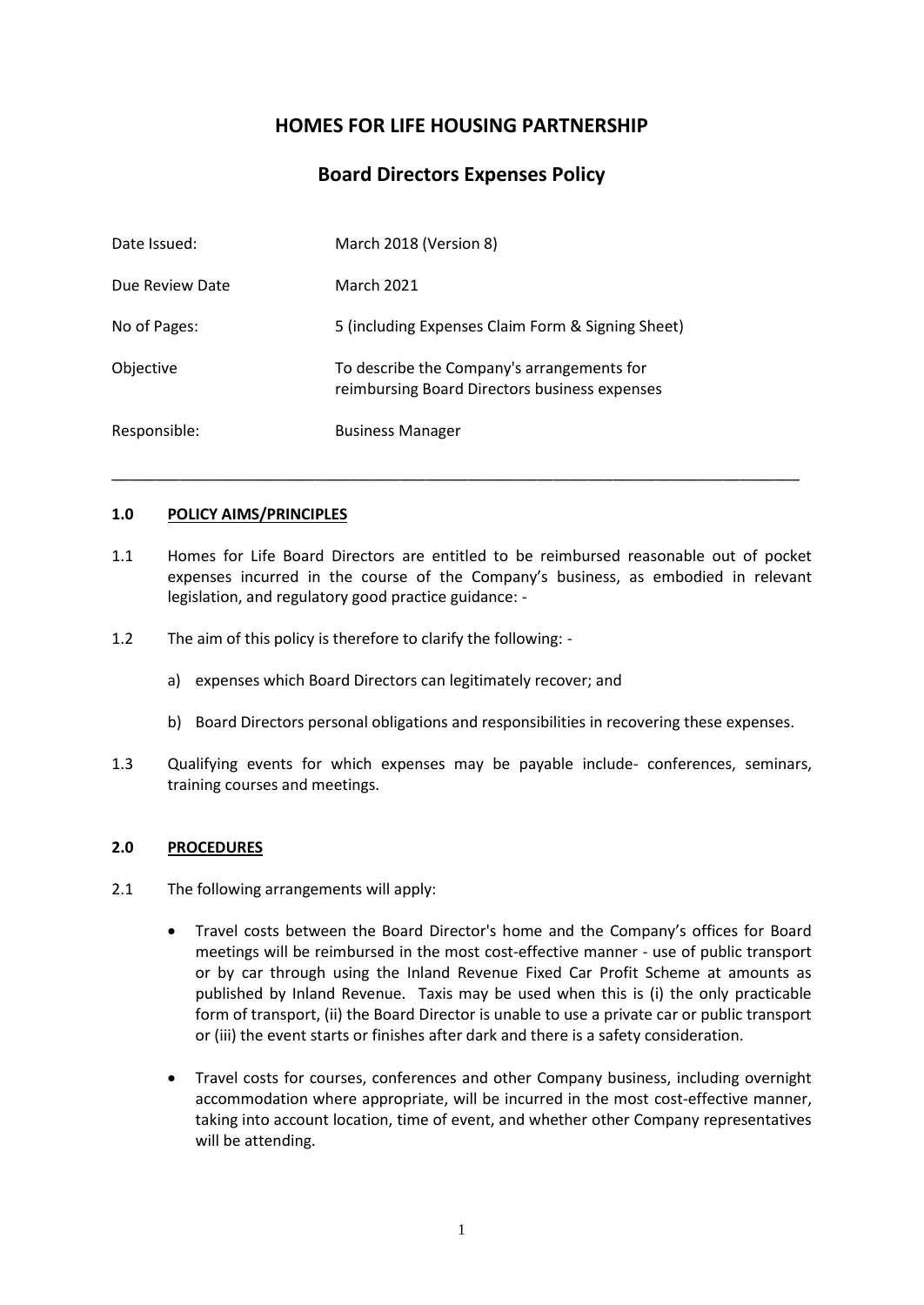- Board Directors will be entitled to claim an out of pocket allowance of up to £25 per night when they participate in a qualifying event where an overnight stay is involved and all other accommodation/attendance costs are already covered.
- Childcare costs for attendance at meetings, courses, conferences and other Company business will be met provided that a receipt for the expenses incurred is provided and the person minding the child is not a member of the Board Director's household e.g. spouse or co-habitee. This will be paid for any child, stepchild or foster child of a Board Director, or any child for whom the Board Director is the legal guardian. The rate payable: £5 per hour or the relevant age dependent statutory minimum wage scale, – where this would be greater, subject to a maximum of £39 per 24 hour period, irrespective of the number of children in the household. The same rules will apply where a Board Director has to have other dependent relatives cared for while carrying out Board Director duties.
- Authorised rail travel will be reimbursed at 2<sup>nd</sup> class travel rates.
- Travel arrangements will whenever possible be confirmed with the Business Manager prior to departure.
- Directors wishing to upgrade their travel arrangements, or make alternative (more costly) arrangements, may do so at their own expense.
- Expenses cannot be claimed for meals, accommodation, transport etc. where these are included in any attendance fee, or where they are provided free of charge. Where meals are not included at any conference, training course or seminar attended, actual expenses incurred will be reimbursed by the Company, subject to a maximum of £10.08 where absence from home is  $5 - 10$  hours, and £16.48 where this is  $10 - 24$  hours, or such amended rates as EVH may publish for equivalent staff expenses. Receipts for meals purchased while on Company business must be obtained wherever possible.
- Any hospitality to be provided by the Company in connection with any of the types of event referred to above should be: - modest in nature; accord with the Company's Gifts and Hospitality Policy and always be brought to the Business Manager's attention in advance. Please refer to the separate policy on Gifts and Hospitality.
- Any potential tax liabilities arising from the payment of expenses will be the responsibility of the individual claimant

#### 2.2 **Reimbursement of Expenses**

To claim expenses, Board Directors will complete an Expenses Claim Form **on a monthly basis** and forward it, with receipts attached, to the Business Manager.

Either the Business Manager or the Chairman, in accordance with the Company's Authorisation Procedures will approve expenses.

Expenses will normally be reimbursed by cheque monthly in arrears.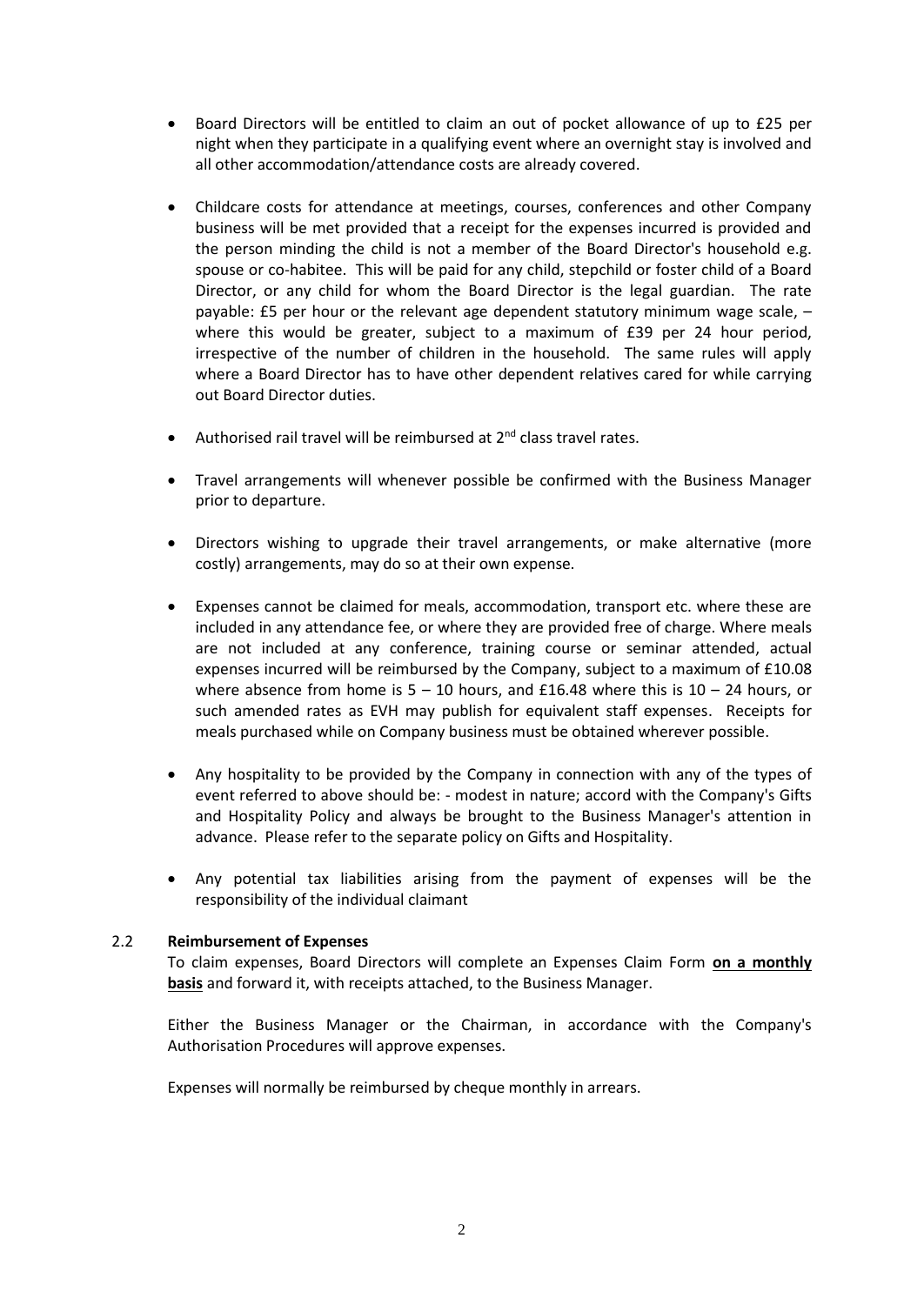#### 2.3 **Advance on expenses**

Advances against expenses will not normally be given. However, there may be situations when this will be required, and the Board Director should in the first instance bring any request for an advance to the Business Manager.

Provision of receipts and a reconciliation of the expenses incurred will be required following conclusion of the business for which an advance has been made.

#### 2.4 **Monitoring of expenses**

A register of Board Directors expenses will be kept and the Chairman will monitor Board Directors' expenses through inspection of the register. In line with openness and accountability, any interested party may also inspect this Register by making a request to the Business Manager. A summary of all Board Directors' expenses will in any case be reported annually to the Board.

#### 2.5 **Misuse of expenses**

Any misuse in claiming expenses will be regarded as a breach of the Company's Code of Conduct for Directors.

Any Board Director found to be claiming expenses to which they are not entitled would be required to resign from the Board, and may need to be reported to the police.

#### 2.6 **Exceptional Expenses**

Where exceptional circumstances have resulted in directors reasonably incurring expenses above the levels specified in this policy, on Company business, the board may consider claims for reimbursement of some or all of the excess. Each claim for exceptional expenses must be accompanied by a letter of explanation, and be substantiated by receipts. Consideration and payment of exceptional expenses must be clearly recorded both in the minutes of the board meeting and on the register of directors expenses.

#### 2.7 **Register of Expenses**

Details of all expenses paid to directors will be recorded on a register of expenses. This will be made available to interested members of the public on request. A summary report of the register will be presented to the board on an annual basis.

#### **3.0 CONCLUSION**

#### 3.1 **Review**

The Business Manager is responsible for ensuring that all Board Directors adhere to these procedures.

The Business Manager will ensure that the Board reviews this policy as necessary, or at least every three years.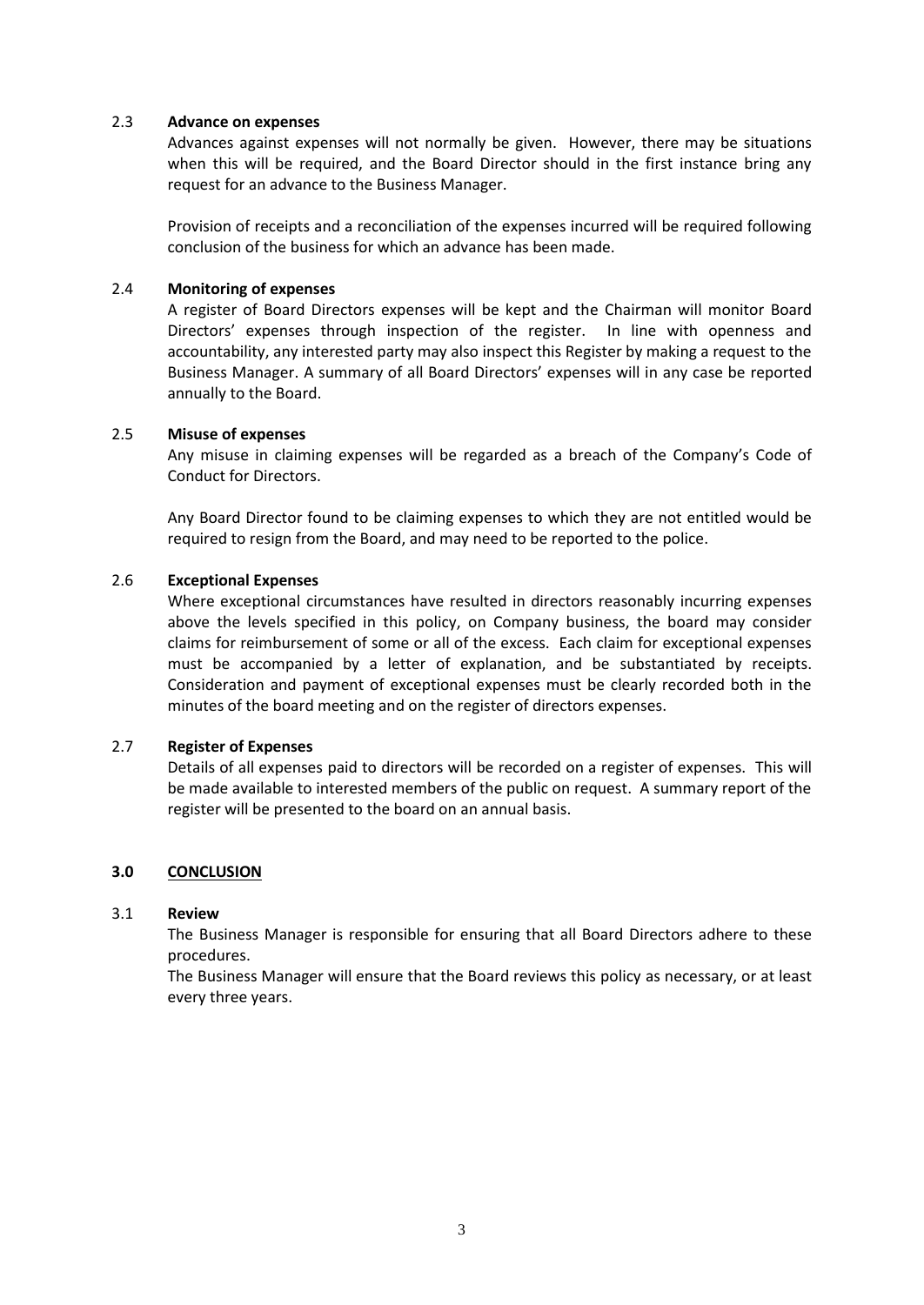# **Homes for Life Housing Partnership** Travel and Subsistence Claim Form

**NAME ……………………………………… MONTH CLAIMED FOR ………………… …..**

| Date<br>Details and Purpose of Journey |                                 | Expenses |   | Mileage |
|----------------------------------------|---------------------------------|----------|---|---------|
|                                        |                                 | £        | p |         |
|                                        |                                 |          |   |         |
|                                        |                                 |          |   |         |
|                                        |                                 |          |   |         |
|                                        |                                 |          |   |         |
|                                        |                                 |          |   |         |
|                                        |                                 |          |   |         |
|                                        |                                 |          |   |         |
|                                        |                                 |          |   |         |
|                                        |                                 |          |   |         |
|                                        |                                 |          |   |         |
|                                        |                                 |          |   |         |
|                                        |                                 |          |   |         |
|                                        |                                 |          |   |         |
|                                        |                                 |          |   |         |
|                                        |                                 |          |   |         |
|                                        |                                 |          |   |         |
|                                        |                                 |          |   |         |
|                                        |                                 |          |   |         |
|                                        |                                 |          |   |         |
|                                        |                                 |          |   |         |
|                                        |                                 |          |   |         |
|                                        |                                 |          |   |         |
|                                        | Total expenses<br>Total mileage |          |   |         |

| I am claiming for  miles at  pence per mile<br>I I am claiming for miles atpence per mile (passenger Mileage) |  |
|---------------------------------------------------------------------------------------------------------------|--|
| <b>plus</b> Total Expenses [details explained above]                                                          |  |
| $\parallel$ TOTAL AMOUNT THIS CLAIM                                                                           |  |

I declare that the above expenses have been incurred by me on official duties for Homes for Life Housing Partnership.

SIGNED DATE

AUTHORISED DATE